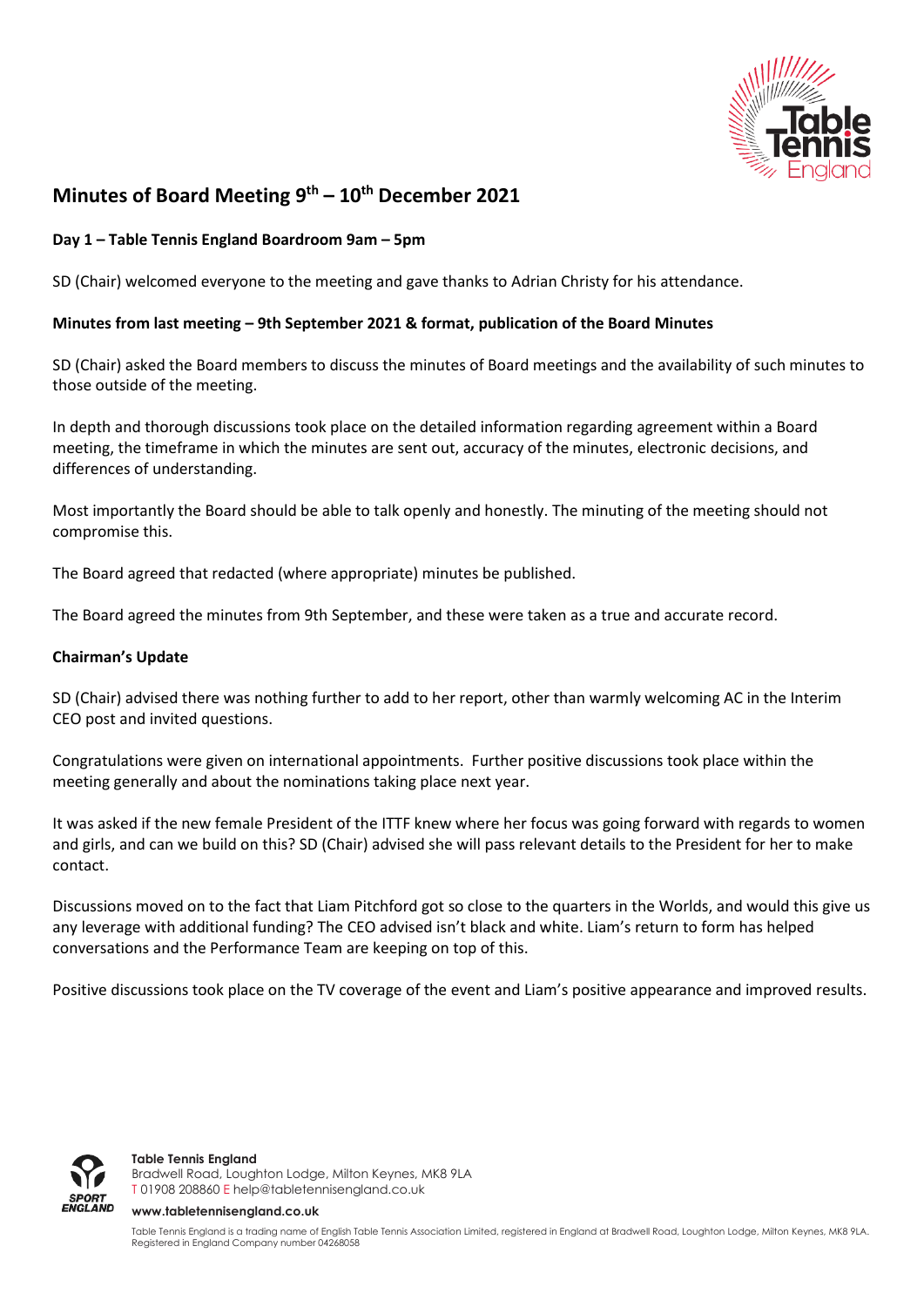

## **CEO Report**

The CEO reflected on her 8.5 years at Table Tennis England through her report. Achievements have been vast throughout this time and the sport has moved on considerably. She wished the Board all the very best for their continued journeys.

Congratulations were given to AC for his interim position and the CEO reflected on her time at TTE and the relationship she has built with SD (Chair), and how she is, and always was accountable, to the Chair.

Sport England funding is due for a decision next week, SS is confident of a positive outcome. At the next National Council meeting, the CEO has requested that TTE's Development Director gives a presentation, so it shows how funding will be invested.

Further detailed discussions on the ITTF & World Championships took place. It was asked who owns the commercial rights to the World Championships and the CEO advised this is negotiated when it is awarded. It was also advised that the ITTF Centenary is in 2026, which they would like to host in London.

### **Head of Operations Report including Risk Register**

The Head of Operations submitted a report prior to the meeting but welcomed questions and provided an update to the Board.

The current Disciplinary Committee Chair has stood down and candidates for the position were interviewed - the Board were asked to approve the recommendation for the new Chair. After detailed discussions on the candidates experience and history, the Board approved the position.

<https://tabletennisengland.co.uk/wp-content/uploads/2021/12/Committee-Network-December-21.pdf>

The other candidate was also very well suited for the position, and he has been asked to stand by for when a position becomes available on the Disciplinary Committee. He has agreed to this.

Progress with the Standing Orders Committee Volunteer was discussed – only one candidate applied and was spoken to, however it was felt he didn't have enough table tennis experience at the present time but has been asked to come back when more experience has been gained.

Succession planning was discussed for the Chair of Governance & Risk Committee and the Board Safeguarding Lead. The plan is that the new appointed roles start shadowing current positions ASAP.

After detailed discussions, the T&P Committee TOR were agreed.



**Table Tennis England** Bradwell Road, Loughton Lodge, Milton Keynes, MK8 9LA T 01908 208860 [E help@tabletennisengland.co.uk](mailto:help@tabletennisengland.co.uk)

#### **[www.tabletennisengland.co.uk](http://www.tabletennisengland.co.uk/)**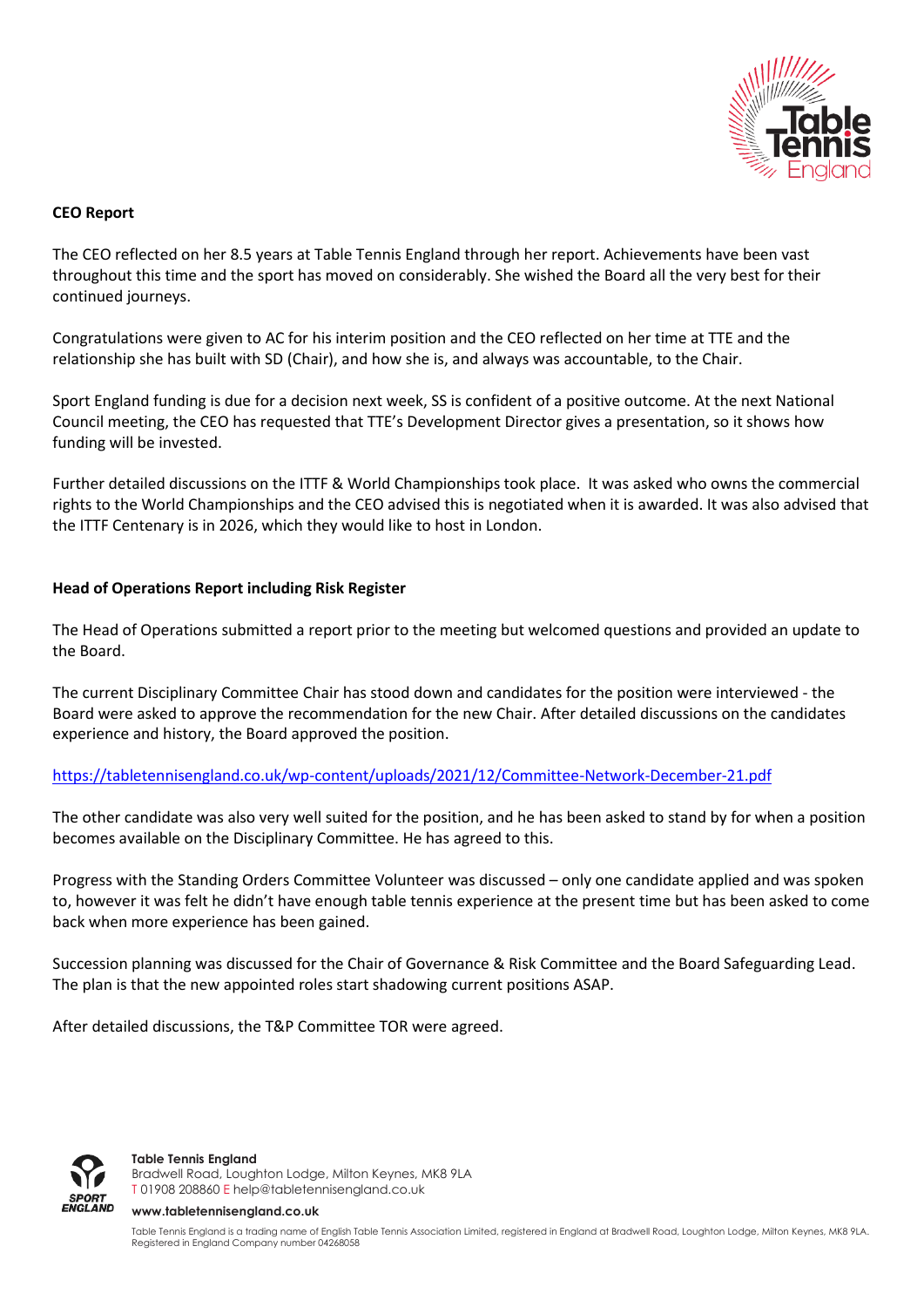

The Organisations in Good Standing item was discussed, and some concerns were raised. The VETTS and what is important to them was the focus of conversation.

The Board agreed to review the model of Organisations in Good Standing with a view to creating MOUs with relevant organisations to strengthen the relationships.

Discussions progressed to the AGM with regards to the resolutions on asking for voting rights, and where do we put this information - along with this and other issues we experienced last year, it was decided that we need to make things clearer for everybody. The Rules Committee drew up new regulations for General Meetings, and then tightened up on some of the areas such as amendments.

The Process Review Group and Gov & Risk Committee have approved, and the Board were asked for their comments.

The Board agreed the new General Meeting Regulations.

The Board Safeguarding Lead is to be included in the working group who is meeting fortnightly to discuss the ongoing issues with a former Premier Club. The next meeting is scheduled for 14th December 2021.

The AGM notice required approval at today's meeting. There was some concern over the original date of the AGM as this will clash with the European Veterans Championships (EVC) in Rimini, Italy. The date was discussed, and it was agreed.

### **Finance Report (Head of Finance & IT joined the meeting)**

The Chair of Finance provided an update on the finance forecast which SD (Chair) read out in his absence. The main feeling was that we need to be very prudent and sensible decisions need to be considered on spending.

The CEO advised in the current financial year that we are in a better position than we were in Q1. With the changes in staff working from home, (Plan B) we will see some small cost savings.

Clarity was sought on new memberships and the activity with renewals – Head of Finance and IT advised we are still seeing renewals, and there has been a considerable drop in the numbers asking for a refund. This is now expected to remain quite static. New members and those who have not played since 2013 / 2014 have been the biggest increase, Covid hasn't been a major impact on people not renewing.

SD (Chair) asked if there is any amount budgeted for the Regions. Healthy debate and discussions took place.

The Chair of the Regional Forum advised that when he Chaired the Regional Chair Forum last week, the Chairs were asking if they could have some funding. The Head of Finance & IT advised at this time there is nothing included in the budget for this, and it was felt with the ongoing financial issues it was simply not currently possible.



**Table Tennis England** Bradwell Road, Loughton Lodge, Milton Keynes, MK8 9LA T 01908 208860 [E help@tabletennisengland.co.uk](mailto:help@tabletennisengland.co.uk)

#### **[www.tabletennisengland.co.uk](http://www.tabletennisengland.co.uk/)**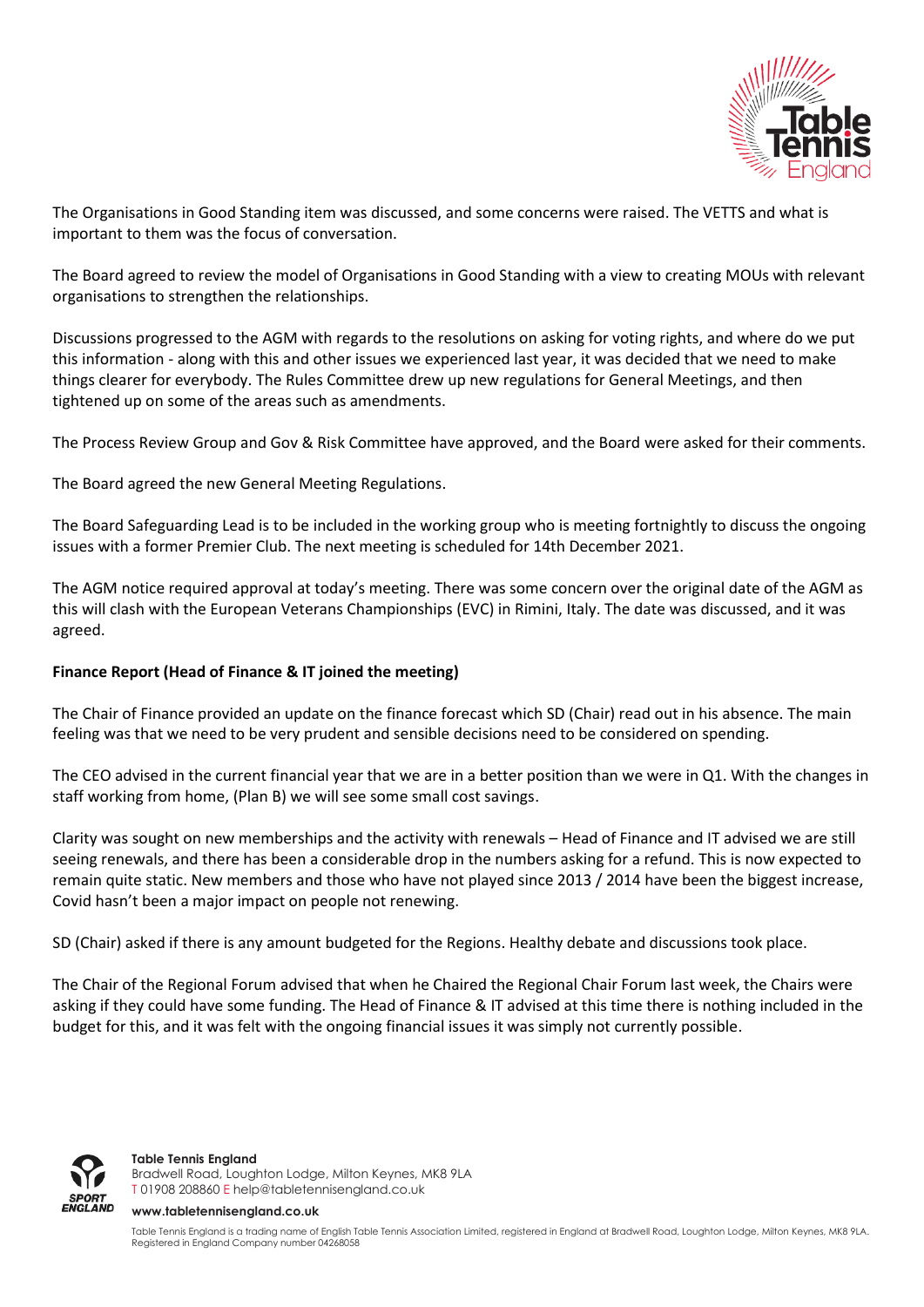

The Board were asked to give their view on the Regional Funds and if they felt it was the right time to decide on this given the current financial status. It was decided that it would be revisited in December 2022.

Questions about membership and affiliation fees followed and detailed discussions took place on the affiliation fee and license fee.

The fact is, our membership remains one of the cheapest, compared to other sports – a comparison was given on other governing body fees which confirmed that Table Tennis is far cheaper.

An open and honest discussion took place on the affiliation fee and it was agreed as it had been previously planned, there should be an increase for the next season.

# **Talent & Performance & GBTTC Update (Performance Director and Head of England Performance joined the meeting)**

The Deputy Chair of the T&P Sub Committee advised the Board that the meeting on 19th November 2021 was very positive - even though this committee is still in the early stages.

Best wishes were given to The Chair of the T&P Sub Committee and the hope is that he will be back in January.

A recap of the action points from that meeting were brought to the Board:

- 1) A discussion took place regarding additional investment to support talent and performance activity, however, asking for extra money now might be a big ask given the earlier discussions.
- 2) Self-funding of the players was discussed, and some of the Committee didn't have a problem with this; some were less comfortable.
- 3) Smaller squads were discussed, and the Head of England Performance confirmed this will be the case going forward.
- 4) Dedicated coaches it was felt that we need a Men's Coach, Women's Coach, Junior Girls Coach, Junior Boys Coach, Cadet Coach & Juniors Coach = 6 members of staff. If we can get the funding, then a coach per age group would be preferable.
- 5) KPI's were discussed and how The Head of England Performance would like to get players in the top 20 of Europe by the end of their youth career, to give them a chance to become England internationals.
- 6) Commonwealth Games funding is coming to an end this year.
- 7) Player welfare presentation was given to the T&P Committee on wellbeing and the athlete voice.



#### **Table Tennis England**

Bradwell Road, Loughton Lodge, Milton Keynes, MK8 9LA T 01908 208860 [E help@tabletennisengland.co.uk](mailto:help@tabletennisengland.co.uk)

#### **[www.tabletennisengland.co.uk](http://www.tabletennisengland.co.uk/)**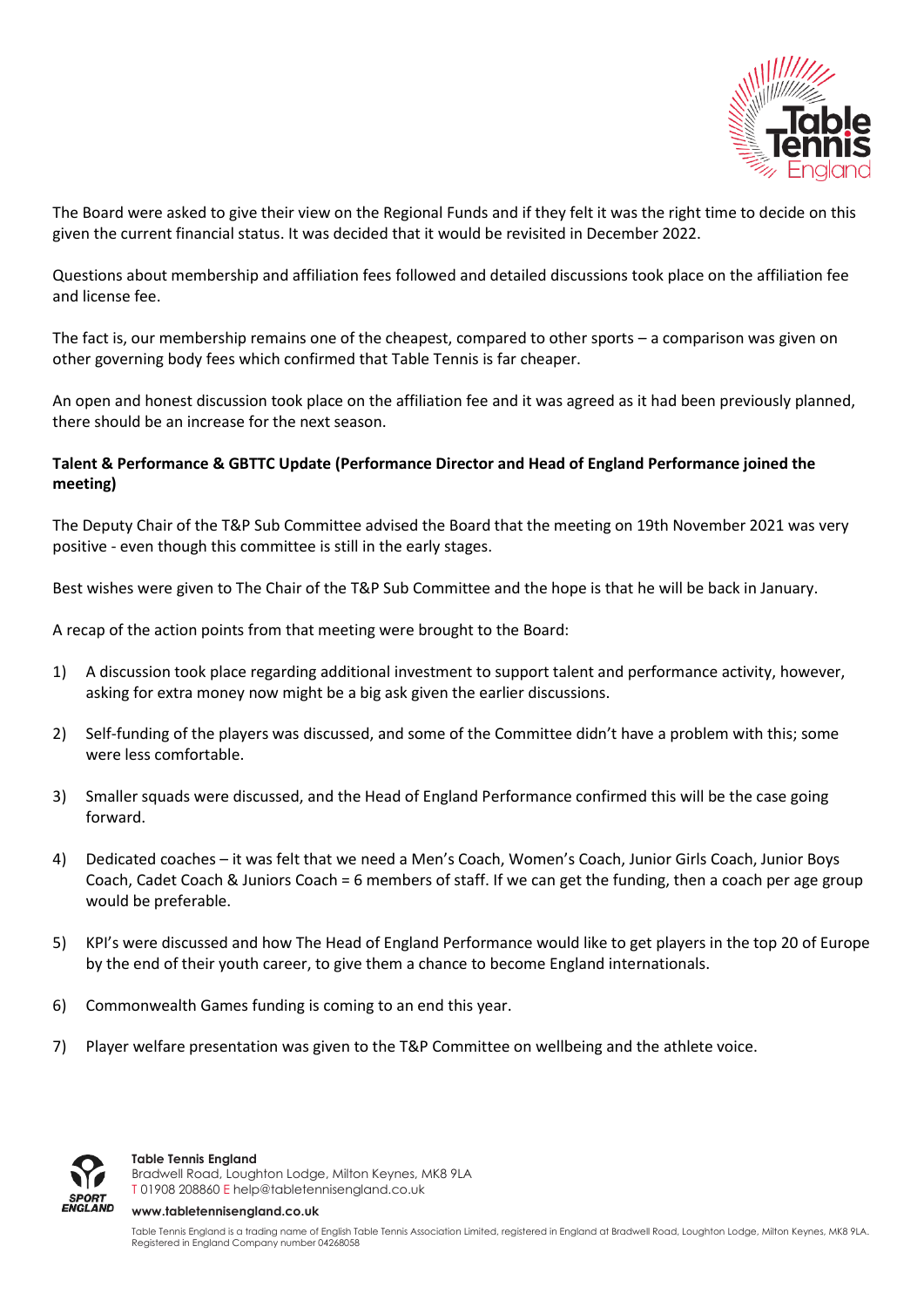

8) Home Nations and the Deputy Chair expressed his disappointment at the results. However, the Board were informed that this representation was a development squad.

The international events are costing a lot more due to Covid and the Head of England Performance was asked if a player contracts Covid whilst at an event, will this be an additional costing to TTE. It was confirmed this is correct.

### **GBTTC**

The Chair of the GBTTC provided a brief update to the Board however a paper was available prior to this meeting.

The co-opted members have been selected to the GBTTC and the Chair went through their credentials.

The Development Squad has been selected and the GB Junior squad will be announced in January.

Discussions on the roles of staff are currently taking place.

### **MAG Update (The MAG Chair joined the meeting via Zoom)**

A report was provided to the Board prior to this meeting.

A brief update on the action plan group meeting was given along with the performance team plan of action. The MAG Chair has made himself available and has met with various clubs.

Transparency and accountability work has been completed, and The MAG Chair hopes to have a report soon.

MAG Strategy paper is completed, and SD (Chair) thanked MAG for a very good meeting. MAG also wish to continue to be involved.

The Board advised they are pleased to see and hear the progress MAG has made.

### **Day 2 – Table Tennis England, Boardroom 9am – 3pm**

### **Safeguarding Training – CPSU**

The CPSU joined the meeting via Zoom.

Following the presentation, detailed, constructive and informative conversation took place on Safeguarding.

### **Strategy Update**

Consultations and discussions with MAG and National Council have taken place. SD (Chair) opened the room to discuss the situation and where we are currently with an interim CEO in post.



**Table Tennis England** Bradwell Road, Loughton Lodge, Milton Keynes, MK8 9LA T 01908 208860 [E help@tabletennisengland.co.uk](mailto:help@tabletennisengland.co.uk)

#### **[www.tabletennisengland.co.uk](http://www.tabletennisengland.co.uk/)**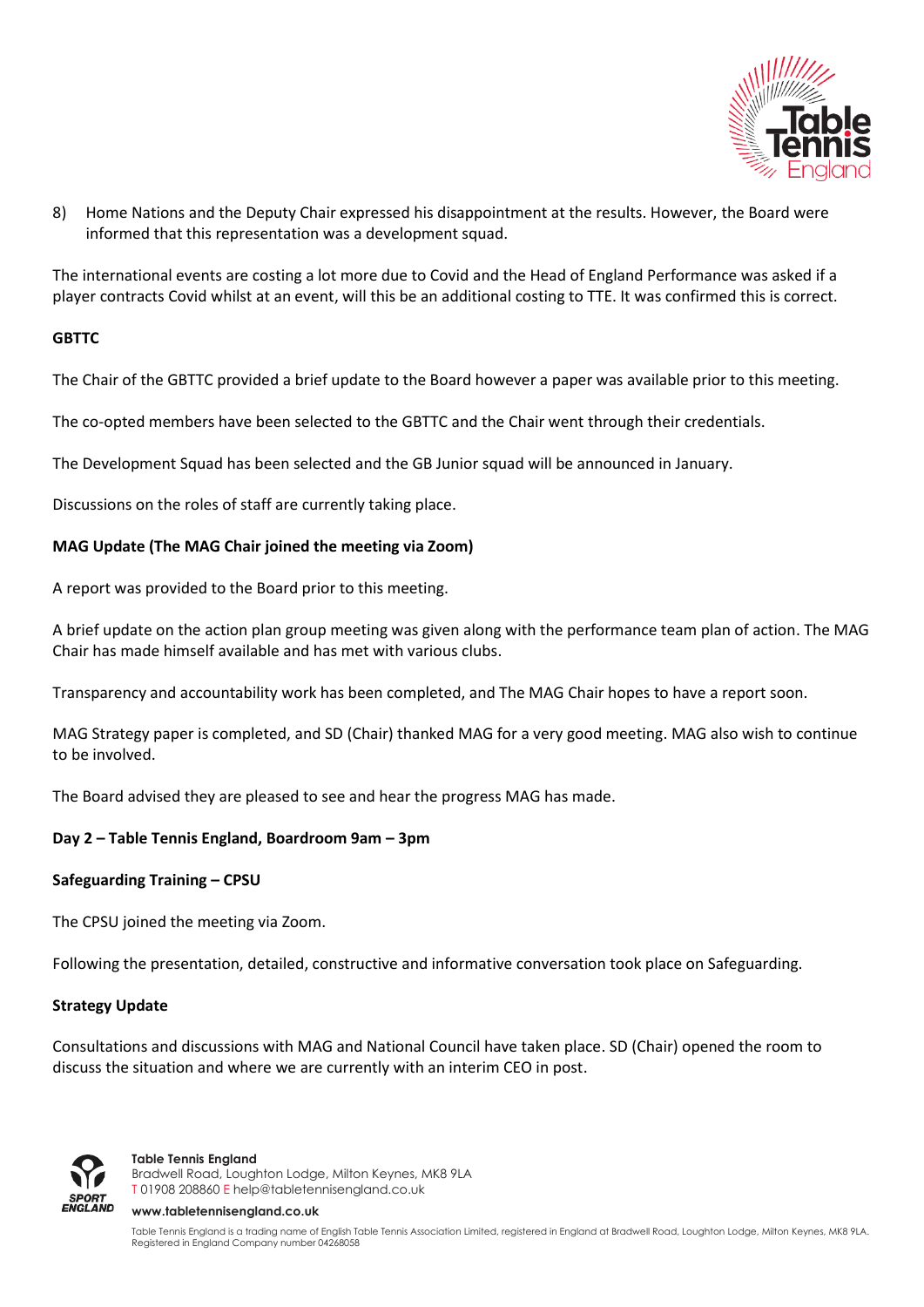

The Board were asked to consider that the full time CEO will not necessarily want to come in with a strategy already completed, so we should continue to consider. The Strategy Development Working Group was discussed, and it was suggested this group sit down and look at the strategy again within the current situation. The Board agreed this process.

## **Update on the Board Evaluation Action Plan**

A paper was circulated ahead of this meeting, however the Head of Operations recapped last year's evaluation and advised that SD (Chair) has been holding 1:1's with Board members.

Some actions that need Board input were addressed and this was followed by detailed conversations and recommendations. It was agreed that Board expertise should be available to support the Executive and some meetings with Board and SLT are to be scheduled.

### **National Council Update**

SD (Chair) provided the Board with an update on the Select Committee created by National Council and how this was set up to discuss constitution. SD (Chair) and The Deputy Chair were interviewed during their first meeting, and the CEO also joined for discussion. A Select Committee is set up to discuss a specific issue and is not an opportunity for those on that committee to express how they feel on particular issues.

National Council have expressed the opinion that the T&P Committee should run the Performance Department.

It was confirmed that all three T&P Sub Committee Board Members have spoken at length on this matter, and they are all of the same understanding and do not agree with this expressed opinion and if required they will stand up and voice their disapproval of this concept.

The Board is accountable and is consistent with the Code.

# **Centenary Update (Centenary Project Manager joined the meeting via zoom)**

Papers were circulated to the Board ahead of this meeting.

A healthy debate took place regarding the setting up of a Table Tennis Foundation / Charity, the costs involved in doing this, the timeframe being right with the centenary and whether this would work.

After detailed debate, the Board agreed to go ahead with the set-up of the Foundation / Charity.

Conversations moved on to the projections for the current centenary projects in the pipeline, the setting of the cost of the +1 tickets for the Gala Dinner at £50 and the risk to TTE if the Gala Dinner does not go ahead due to covid or people not attending / buying tickets.



**Table Tennis England** Bradwell Road, Loughton Lodge, Milton Keynes, MK8 9LA T 01908 208860 [E help@tabletennisengland.co.uk](mailto:help@tabletennisengland.co.uk)

**[www.tabletennisengland.co.uk](http://www.tabletennisengland.co.uk/)**